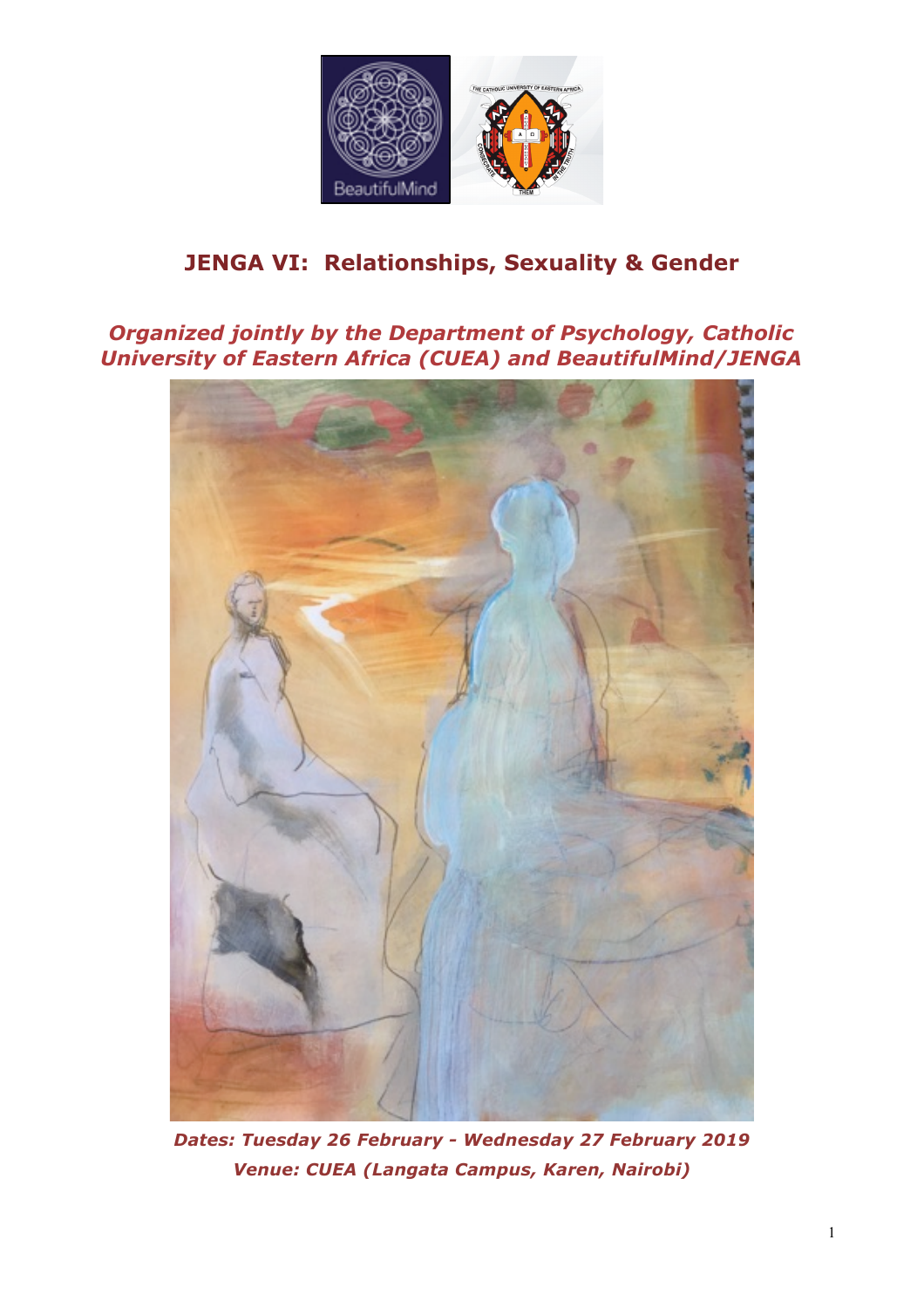

# **Welcome to the The 6th JENGA Workshop! 26-27 Feb 2019, Nairobi**

#### **Why Relationships, Sexuality and Gender?**

At the JENGA V Workshop on "Creativity, Imagination and Dreams," held at the Catholic University of Eastern Africa (CUEA), in Nairobi in January 2018, it was agreed by the **JENGA East Africa Psycho-Social Network** and the BeautifulMind Managing Board that the next workshop would focus on MHPSS issues in East Africa and beyond, that touch the daily lives of our patients and clients – and our own lives as mental health practitioners. Interpersonal relationship dynamics, sexuality and gender are intricately linked with our physical and mental health and well-being, yet many of these issues are considered taboo topics and difficult to confront in therapy and in life. **The JENGA VI Workshop is organized jointly by the Psychology Department, CUEA and BeautifulMind/JENGA.** 

We invite you to join us for a dynamic and informative exchange of views and we look forward to hearing the perspectives of your clients, families and communities. As our discussions often give rise to deep unconscious material and dreams, we will offer a session on **Introduction to Jungian Dream Analysis** and close with a **Jungian Dream Circle** at the end of Day 2.

REGISTRATION AND COST: The cost of the two-day JENGA VI Workshop is **9000 KSH** (77 Euros) including lunch, two teas per day and all workshop materials. You will receive a signed Certificate of Completion at the close of the Workshop. We encourage you to attend both days but you can also attend one day only at 5000 KSH (42 Euros). **Register by paying on MPESA no. 718106804 (Annika Ouko) and contacting us at: info@beautifulmind.cc or through our website www.beautifulmind.cc. If you cannot pay on MPESA please contact us for our banking details.** 

*CUEA Students may register at a 10% discount. The entrance fees received are used to cover lunches, teas and speaker stipends.*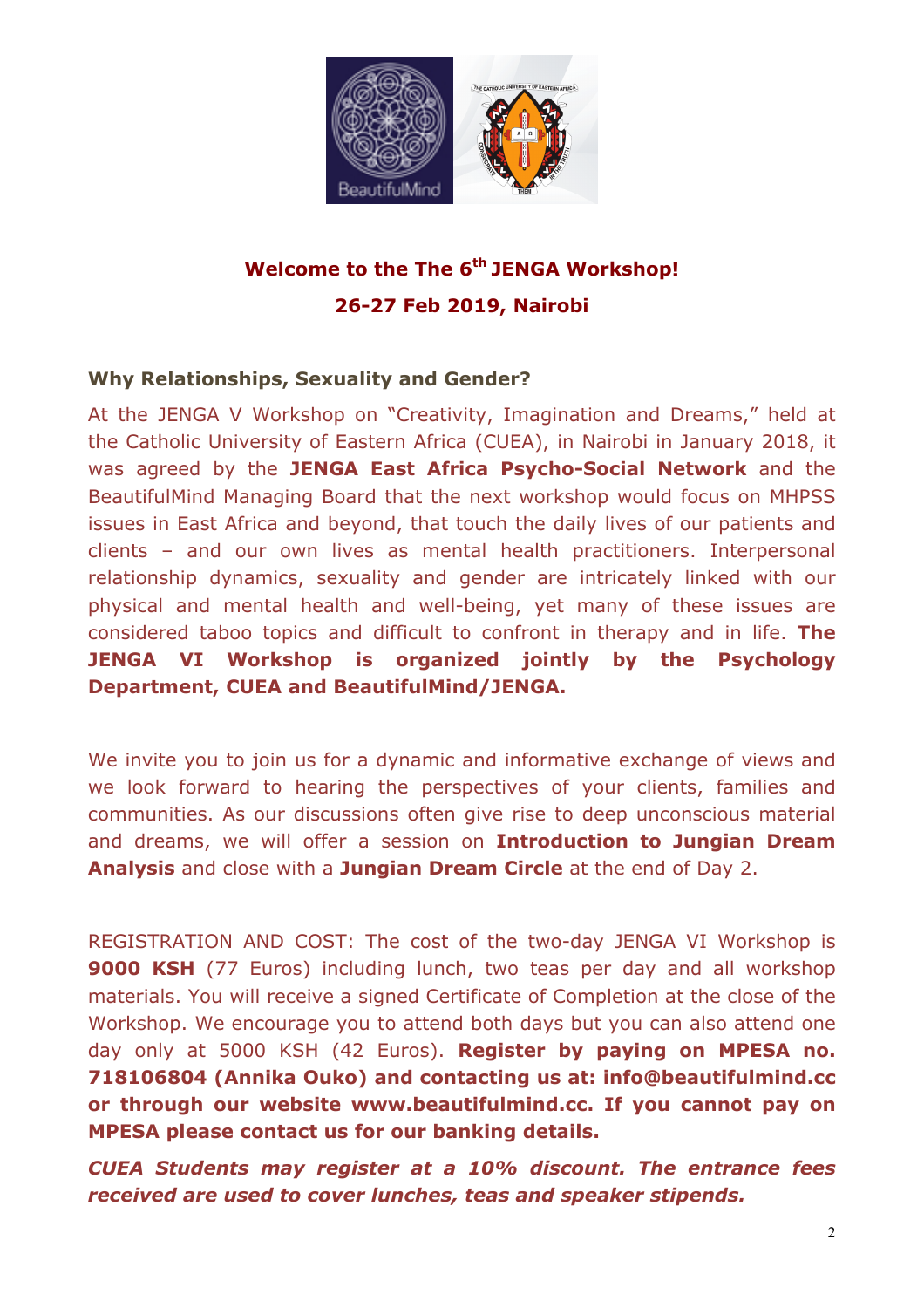

Please find below the Draft Programme for the JENGA VI Workshop. We look forward to your active and engaged participation!

#### FINAL PROGRAMME (version 13 January 2019)

## **JENGA VI: RELATIONSHIPS, SEXUALITY & GENDER**

## **Day 1: Tuesday, 26 Feb 2019**

**8:30 - 9:00** Registration of participants and welcome tea

## **Session I: Opening of the Workshop**

- **9:00 - 9:30 Welcome and Opening Remarks** *(Dr. Sabina Mutisya, Head of Psychology Dept, CUEA and Ms. Brinda Wachs, BeautifulMind)*
- **9:30 - 9:45 Housekeeping and Takeaways from JENGA V** (*Ms. Annika Ouko and Ms. Constance Tipis)*
- **9:45 - 10:15 Tour de Table: Brief introduction of participants** *(Name, Country, Area of Interest/Expertise, Expectations of Workshop)*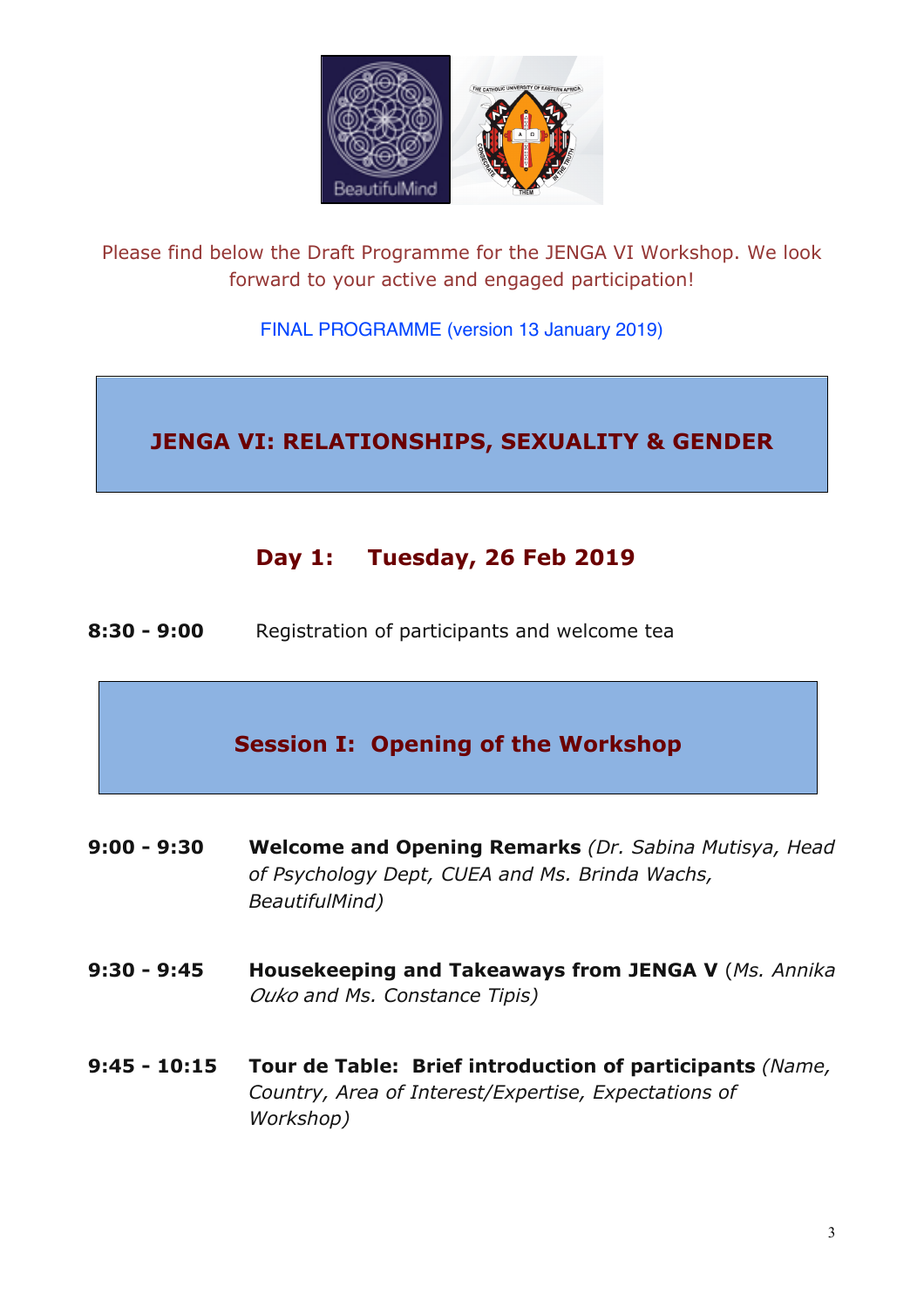

## **Session II: Interpersonal Relationship Dynamics**

(*Facilitator: Ms. Annika Ouko*)

- **10:15 - 10:45 Psycho-sexual Relationship Dynamics in Kenya: Challenges and Approaches to Counseling** (Ms. *Julie Githiri-Goko*)
- **10:45 - 11:15 Working with Couples in Switzerland: Theory and Techniques** (*Dr. Andreas Michel)*
- **11:15 - 12:00 Discussion on Couples Counseling/Role-Playing Exercises** *(Ms. Julie Githiri-Goko and Dr. Andreas Michel)*
- *12:00 - 1:00 Lunch break*
- **1:00 - 1:30 Adolescent Sexting and Relationship Dynamics** *(Dr. Stephen Asatsa)*
- **1:30 - 2:00 Love is Crazymaking: Finding Psychic Balance through Relationships (and without them)***. (Brinda Wachs, MA).*
- **2:00 - 2:30 Discussion on Adult and Adolescent Relationships and Implications for Mental Health and Psycho-Social Support**
- *2:30 - 3:00 Tea Break*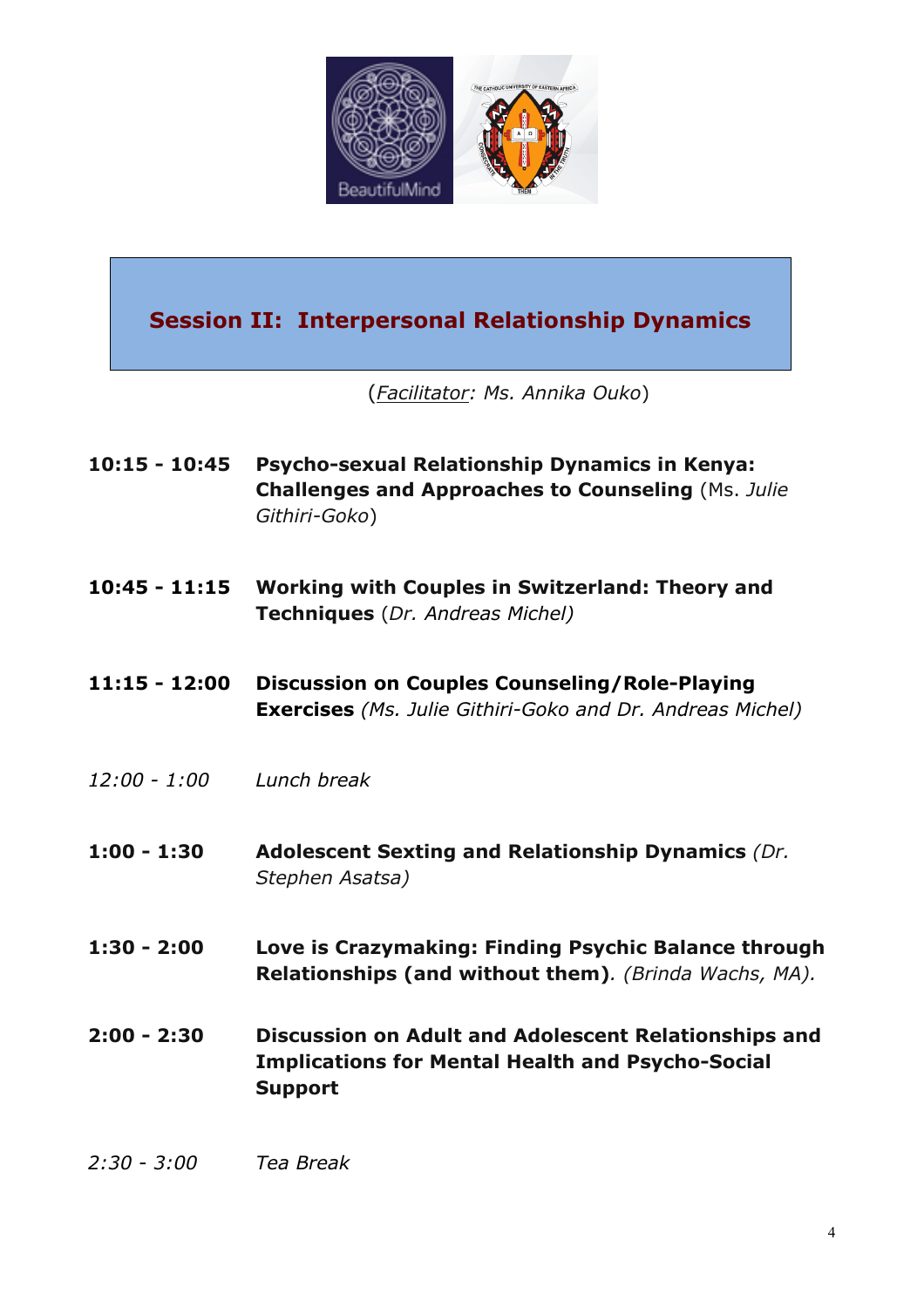

# **Session III: Sexuality & Mental Health**

(*Facilitator: Dr. Stephen Asatsa)*

| $3:00 - 3:30$ | "This is Me!" Body Image, Self-Esteem and Sexual<br><b>Health</b> (Ms. Constance Tipis)                                                  |
|---------------|------------------------------------------------------------------------------------------------------------------------------------------|
| $3:30 - 4:00$ | <b>Tantric Therapy for Psycho-Sexual Well-being (Dr.</b><br>Christine Fritz and Helene Fritz)                                            |
| 4:00 - 5:00   | "Hard talk:" Breakout Groups for in-depth Discussion                                                                                     |
|               | <b>Group 1: Helping Adults and Adolescent Patients Cope</b><br>with Relationship Dynamics (Dr. Andreas Michel and Dr.<br>Stephen Asatsa) |
|               | Group 2: Discussing Intimacy and Sexuality in<br>Therapy (Julie Gthiri-Goko and Dr. Christine Fritz)                                     |
| 5:00          | Close of Day 1                                                                                                                           |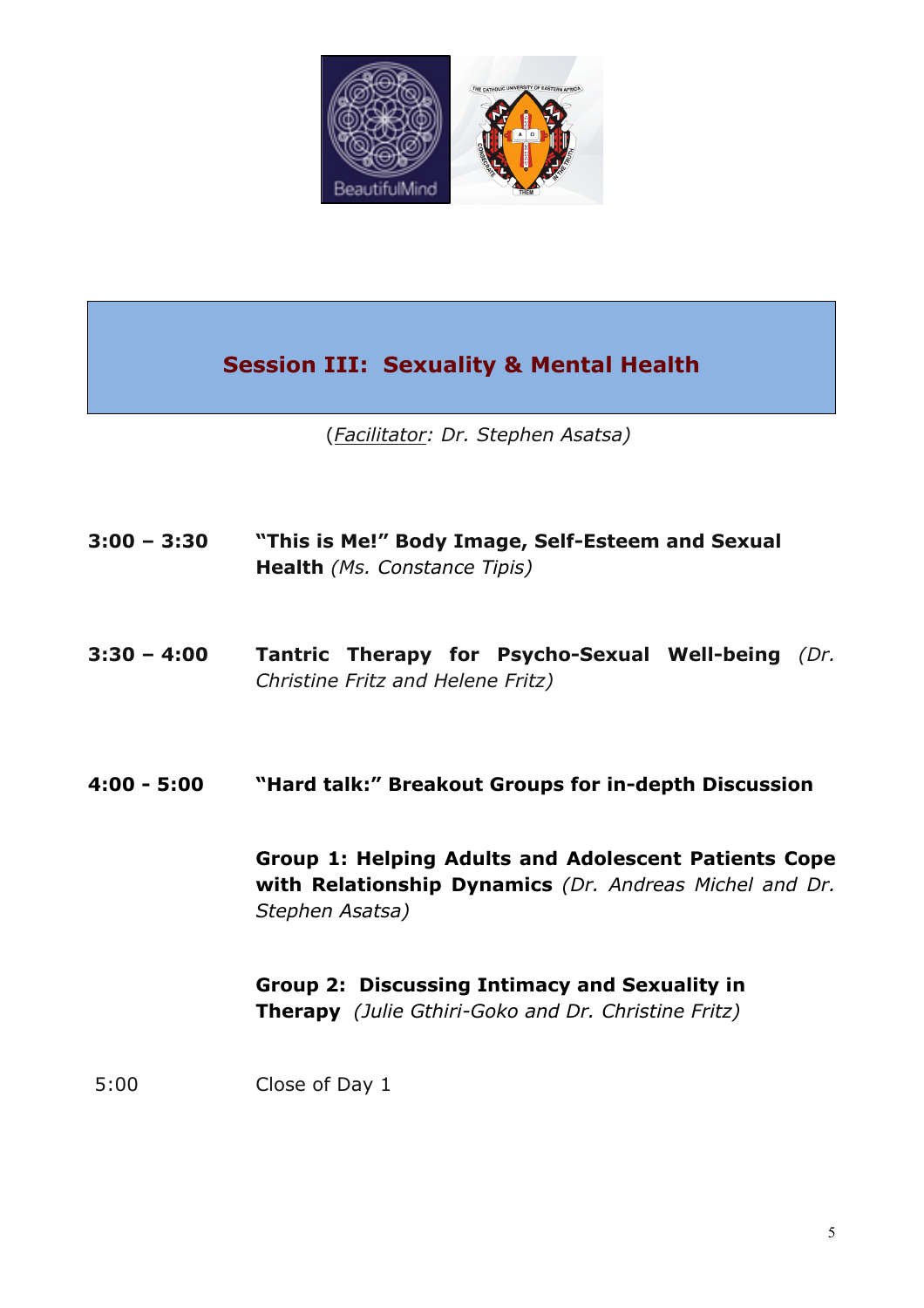

# **Day 2: Wednesday, 27 Feb 2019**

**Session IV: Gender Issues in Mental Health**

(*Facilitator: Ms. Constance Tipis)*

#### **9:00 – 10:00 Rapporteur Reports from Break-out Groups and Discussion**

- **10:00 - 10:30 Gender Dysphoria and Psycho-sexual Health: What is it and how to approach it in Pychotherapy?** *(Dr. Dorothea Mueller / Mr. Iregi Mwenda)*
- *10:30 – 11:00 Tea Break*
- **11:00 – 12:00** *Theatre of Masculinity: Interactive session using Psychodrama and Image Theatre (Mr. Bonface Beti)*
- *12:00 – 1:00 Lunch Break*
- **1:00 – 1:15 Causes, Consequences and Intervention of Child Sexual Abuse** *(Dr. Theresia Kinai,* Department of Educational Psychology, Kenyatta University)
- **1:15 – 1:30 Launch of Kibera Women's Empowerment and MHPSS Project in cooperation with The Kilimanjaro Initiative**  *(Mr. Felix Oduor and Ms. Benta Mbeneka)*